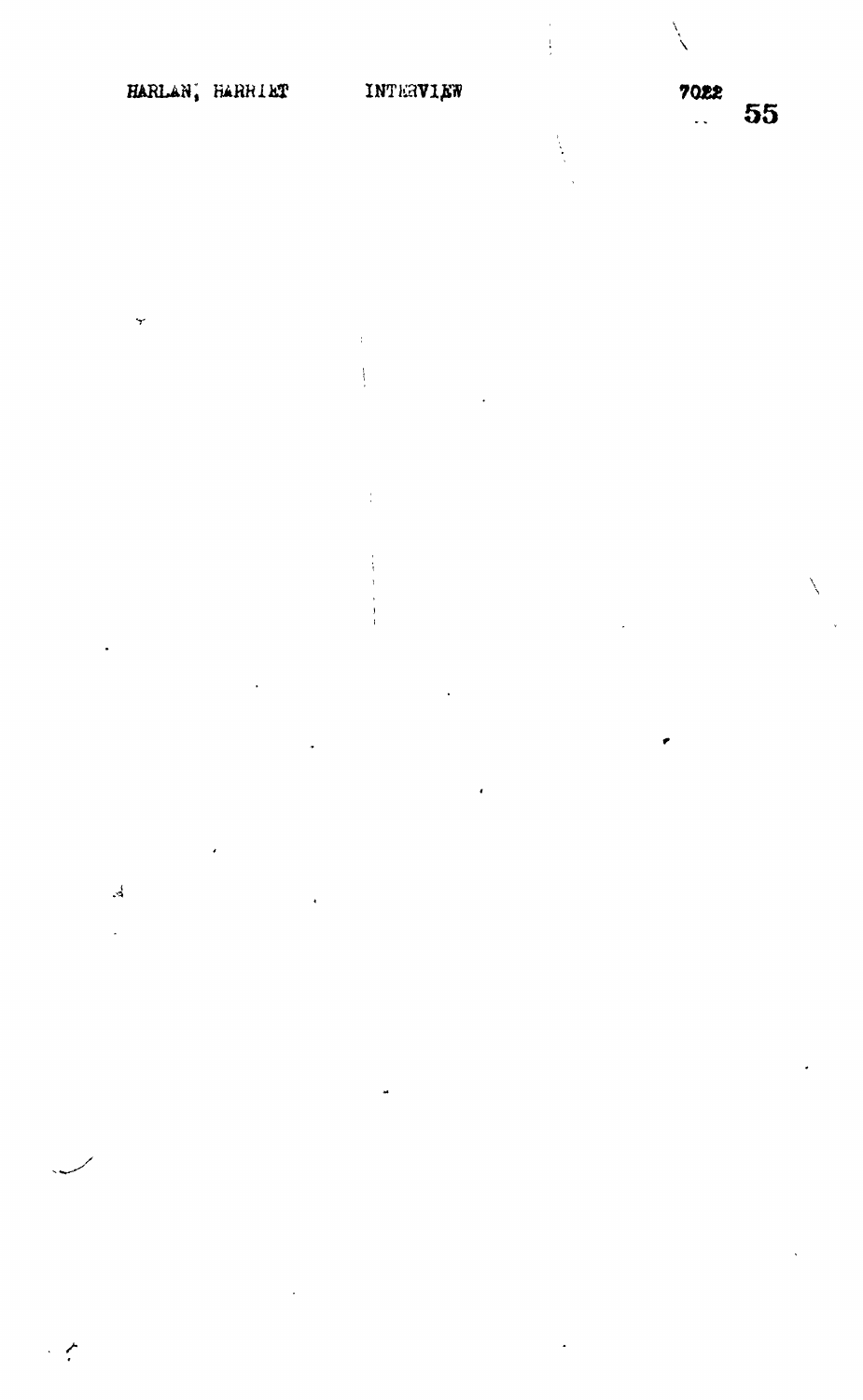**Address MAP** 

*ffOMM*

**: 56**

**Field Wosker San&U Lee Suras, August t, 1937.**

In terview with: Mrs. Harriet Barlan. Jairland, Okla.

## **THE LITTLE SOLDI IR.**

I was born twelve miles north of Museatius, Iowa. June 13, 1850. My father, David Shoe, was born in **Pennsylvania of Dutch parenta. My mother, Hannah Brant,** was also born in Pennsylvania but she and father were married in Ohio near Cleveland, le ter coming to Iowa.

We left Iowa the fall I was seven years old. Father sold all of his stock before leaving and we travoled by boat down the Mississippi to Saint Louis and then up the Missouri to what is now Kansas City. We would tie up and comp along the way. One night, my sister, brother **and I were gathering wood for a fire when we found e man's hat; toon we ease upon the coat and then found hit body** lying under a tree with the flesh gone- just the bones there.

Life in Kansas.

**My father stopped in what ia now Kanaaa City and** father, who was a blacksmith, had a shop there for a short **tiae at the tiae that the Shawneea and tyandottee were** living nearby. We stayed there one winter and till May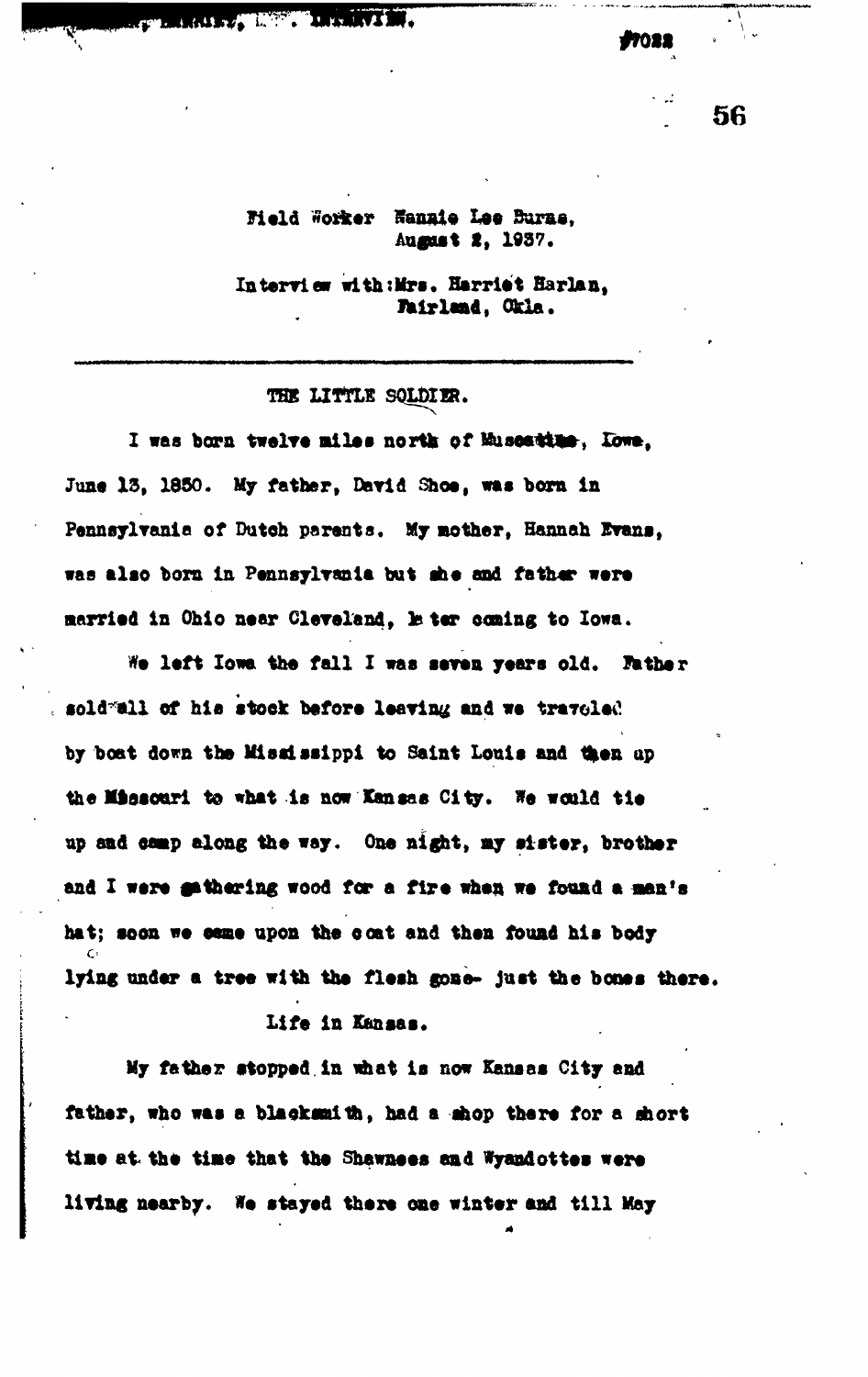HARRIA, MARRIET, MITTERVIEN.

**P« £**

of the next year, when father moved to *i*ear Florence **where he began to farm. Mother's yot&gest brother, Andy, was with as and helped father la the shop in Kansas City and oane on to Florence with us.**

Civil Mar Days.

**lather was not a strong can and so was not able to join the army. My oldest brother joined Company C. 11th Kansas Infantry.** *V\$* **youngest brother, really too young to join, enlisted in the M!lttie.**

**We had frequent viaits from both sides and v»hen the** Gray Coats asked father anything, he would tell them he was a Democrat. However to join them you had to pass a physical **examination which father could not. The other side took anything, even boys and old sen and when approached by them father would say, <sup>n</sup> I'» just an old man, not able to do anything." fhe first time the Blue Coats stopped at our** house they killed all mother's chickens and then forced her **to lend taeta a kettle ir which to oook t&e chickens. '**

## Quantr<sub>i</sub>ll.

**My mother's father was lili jah Svans and mother had an elder sister named Sally Rhode. My mother west with her and** Quantrall's father to near Cleveland, Ohio, on a trip, where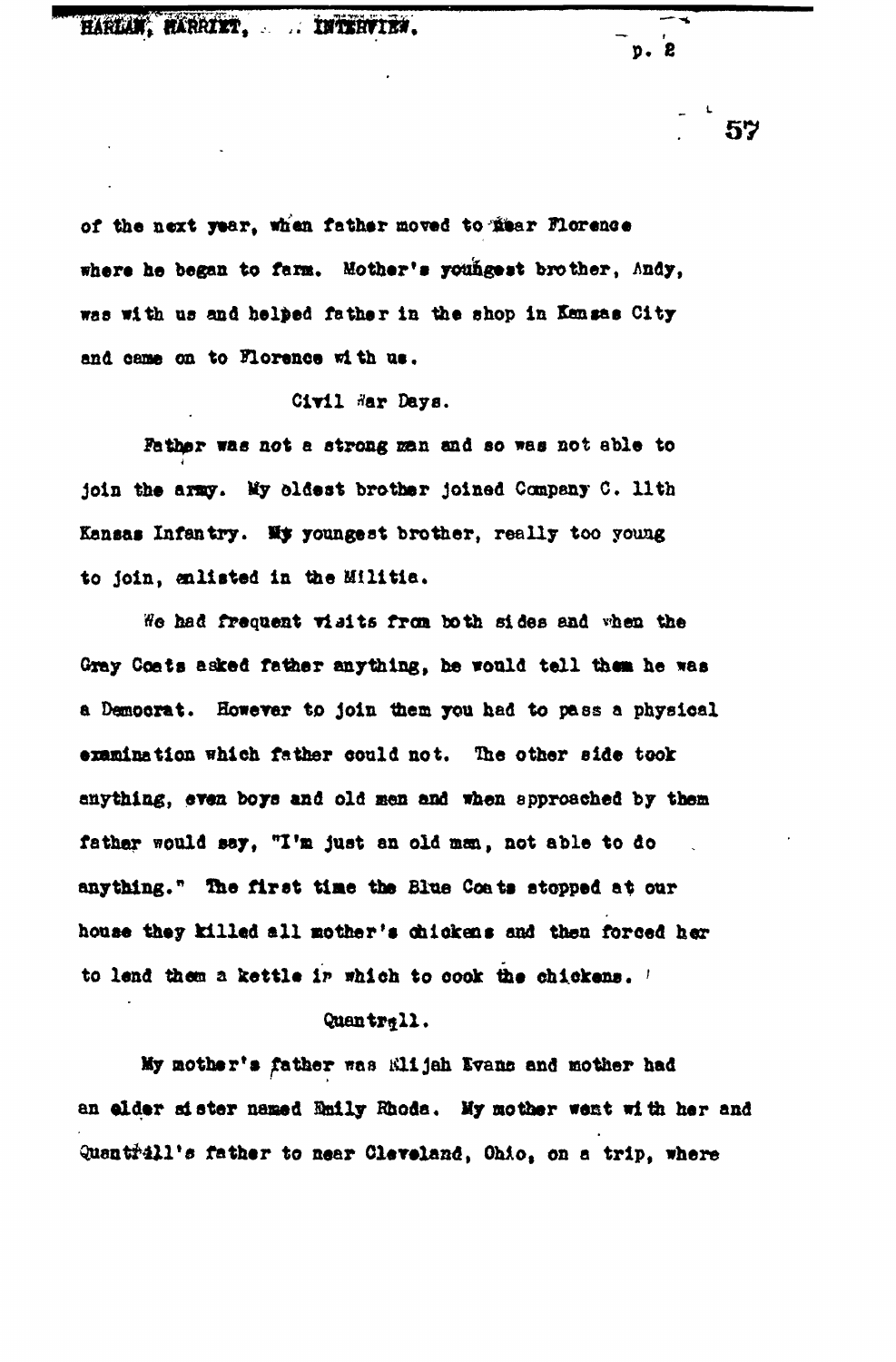WHAN, SARRIET, W. . INTERVIEW.

 $p.8$ 

they were married. Our mothers being sisters: made Robert Evans Onantrall and myself own cousins. They lived in Jackson County, Missouri, and his father died when quite young, leaving him to care for a widowed mother.

At the beginning of the war, the Blue Coats came to their home. They threw my sunt, who was sick, together with her bed out into the sleet and snow. She died from the exposure, leaving a young son who was very bitter and who decided that he would do everything possible to get even with them. Quentrall joined the army at Olathe. Kansas. Cousin Bob, of course, was at our house often. Sometimes he would spend the night with us, and sometimes stop for a meal. Again perhaps would slip in and be there a very short while.

A widow named Edwards lived naar Florence, and a Baptist prestage had a mortgage on her home for five hundred dollars. He (the preacher) came to her home one day in February and demended the money and she told him that she could not pay him and asked him to give her time as she and mmall children. He refused and told her that he would be there the next morning at nine o'clock and if she did not have the money, he would put her out. That night Cousin Bob come to our house to see us as he was passing through and Mother asked him to stay all night but he said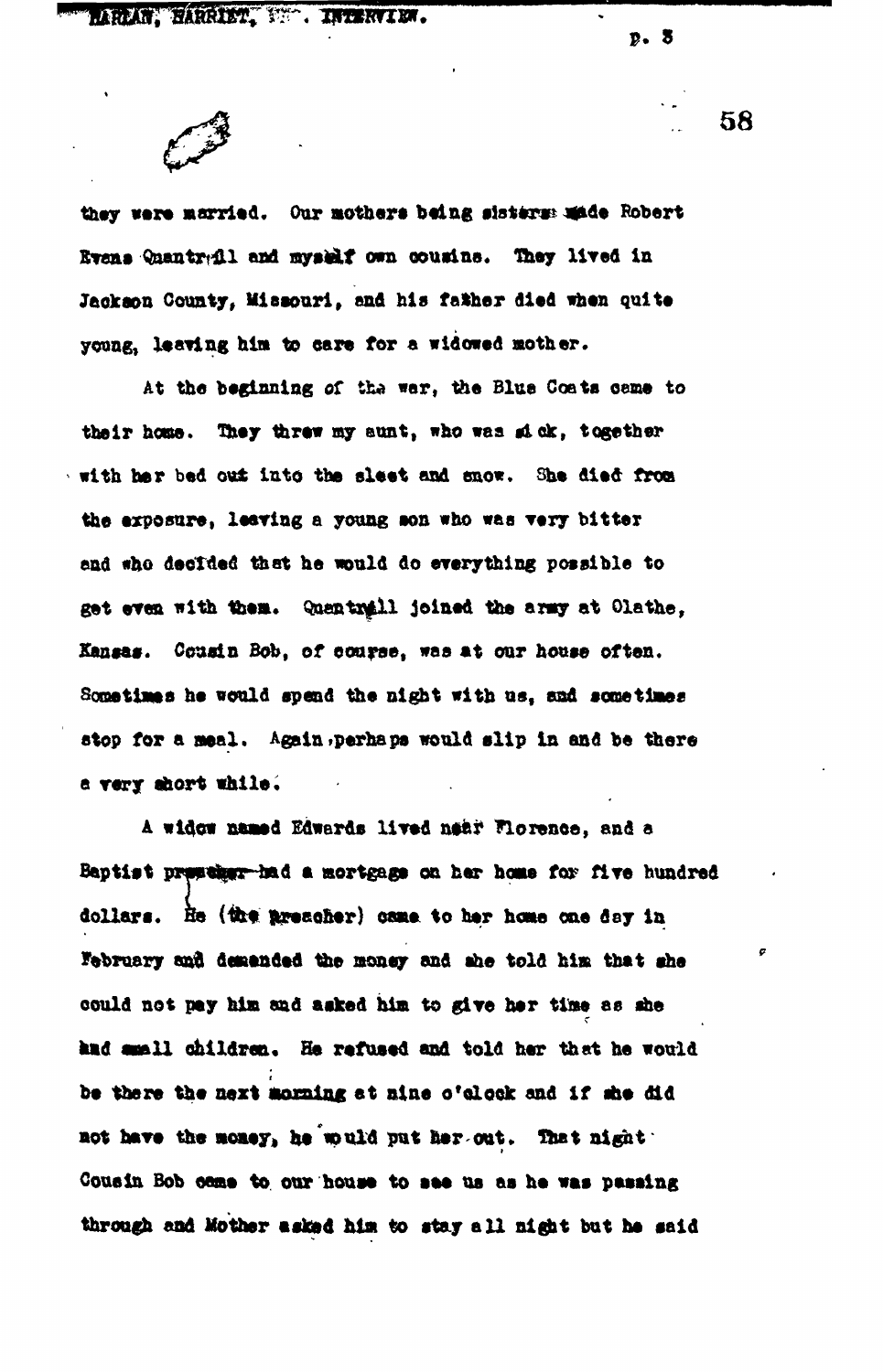*mrnrn^* ; . *vxmermi.*

**P. 4**

**that he could not. Later she told him what this preacher had done and asked him If he could help the widow. Be studied a while and then sailed and said "If you will take** care of Ribbon and me, I'll see." I was only a small child **then and he called me ftasp. I spoke up and said, "Cousin Bob, If you will stay, I take care of Ribbon." Thet night while he slept I sat in the door all night and held the reins of the horse. This horse ras trained until she could** scent danger end you could tell from her actions when there **was danger. Later she was shot froo under him and he nerer** ceased grieving for her. Later he rode a Cleybank named **Bess but he never oared for her as he did for Ribbon. He** gave must have hundred dollars and told her to take it and give it to the widow and tell her to pay the man when he come the next morning, and to demand the return of her **sortgagt, which she did. Knowing the time that the » n was supposed to cell on the lady, he left our house and** waited for him. As the preacher left her home he took the **money that the lady had just paid from hia. A week later, he was at the house again and his pocket wae so full of something that It was bulging and I asked him whet he had** in his pocket, he replied, "We dived into a store the other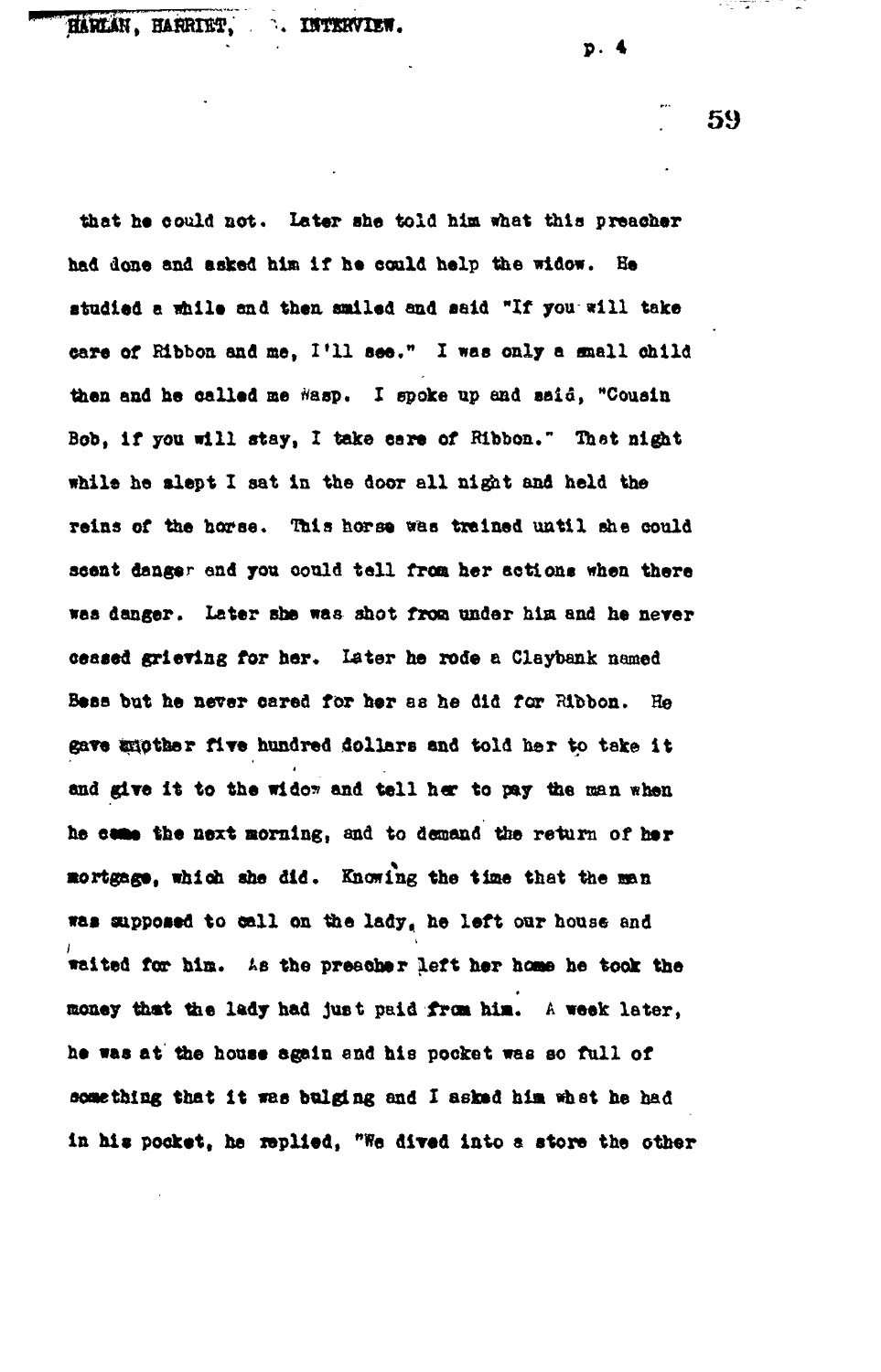HARLAN, HARRIET, ...-**· INTERVIES.** 

night and here are some ribbons for your dolls, #asp." There were ribbons ofmany sizes and all colors. "That's **for holding Ribbon the other night," he said.**

**The Burning of Lawrence.**

**The women folks of the James, the Youngere and the** Quantrell kinfolks had been placed for safety in a brick **house In Lawrence and they had stationed pickets around the houae. In eoae way, the other side had found a way to undermine the koute with powder, and when It exploded sane of** them were killed and others wounded. The burning of Lawrence **was in retaliation for this.**

**Cousin Bob, with eighty-men, was camped near our house when the other side witto a large foree eane up and camped for supper near the house. Father nenaged to get word to** Cousin Bog and he and his men slipped away without being **discovered and went ahead to Lawrence, gathering more sen as** they went.

**There was a reglaent, or eleven hundred sen there, and** Pa had thirty acres of comm cut and shocked. They fed all of **It to their horses that night. Later that night, they forced** Pa' to go with them and show them the road to Lawrence.

**61)**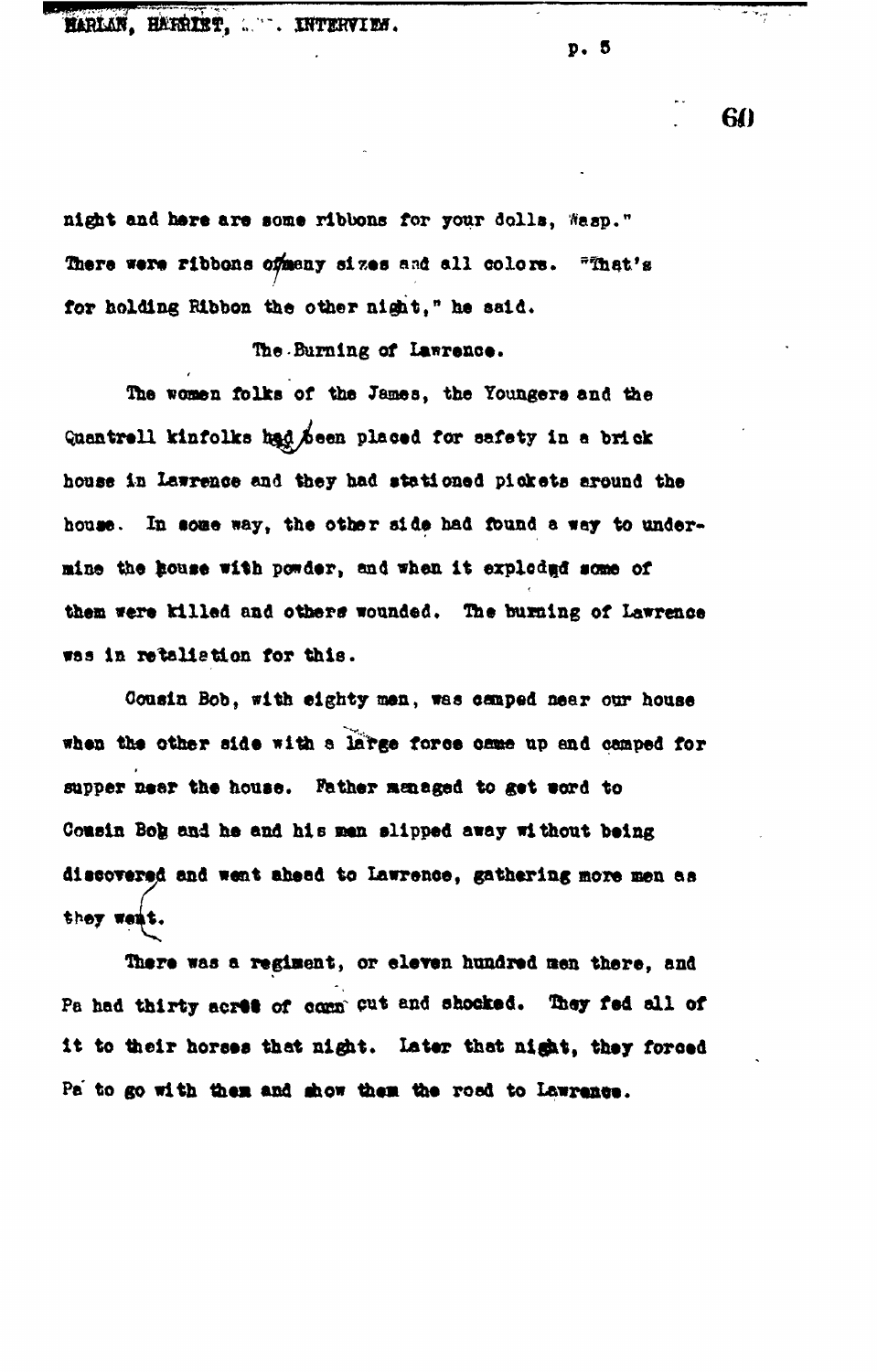a well as a

**61**

**Not rery far from our house the road forked in three dlreotlons and not knowing what the soldiers intended to do vita Pa, and being afraid Inat they would.kill hia, I** went along in my gown and barefooted. It was a clear frosty night, and they tried to get me to go back but I wouldn't. After they reached the three forks and Pa told them the way they tdld him that ha could go back home.

**I was called the "Little Soldier" and no matter where** Pa went, I went along. I do not know what I could have done, **but I thought I oould help him.**

It was but a few hours till we heard the sound of guns **and sew the smoke of burning buildings in Lawrence. Cousin Bob did not lose a man but many were killed on the other side.** In history this is called, "The Lawrence Raid."

**My brother, who Joined the army, had first tried to** join the Confederates but to join them you had ho pass a **physical exasdnstlon and be twenty-one years of age. Be was ainua a kneecap so tfeey would not take hia, than he angrily told then that he would join the Blue Coats and help them whip the Confederates. This was John Shoe who In later years** was the first man to strike laad at Galena, Kansas.

Hone of our family were killed in the War and we did not have much stock to lose as father had sold it when we left Iowa and had never bought much.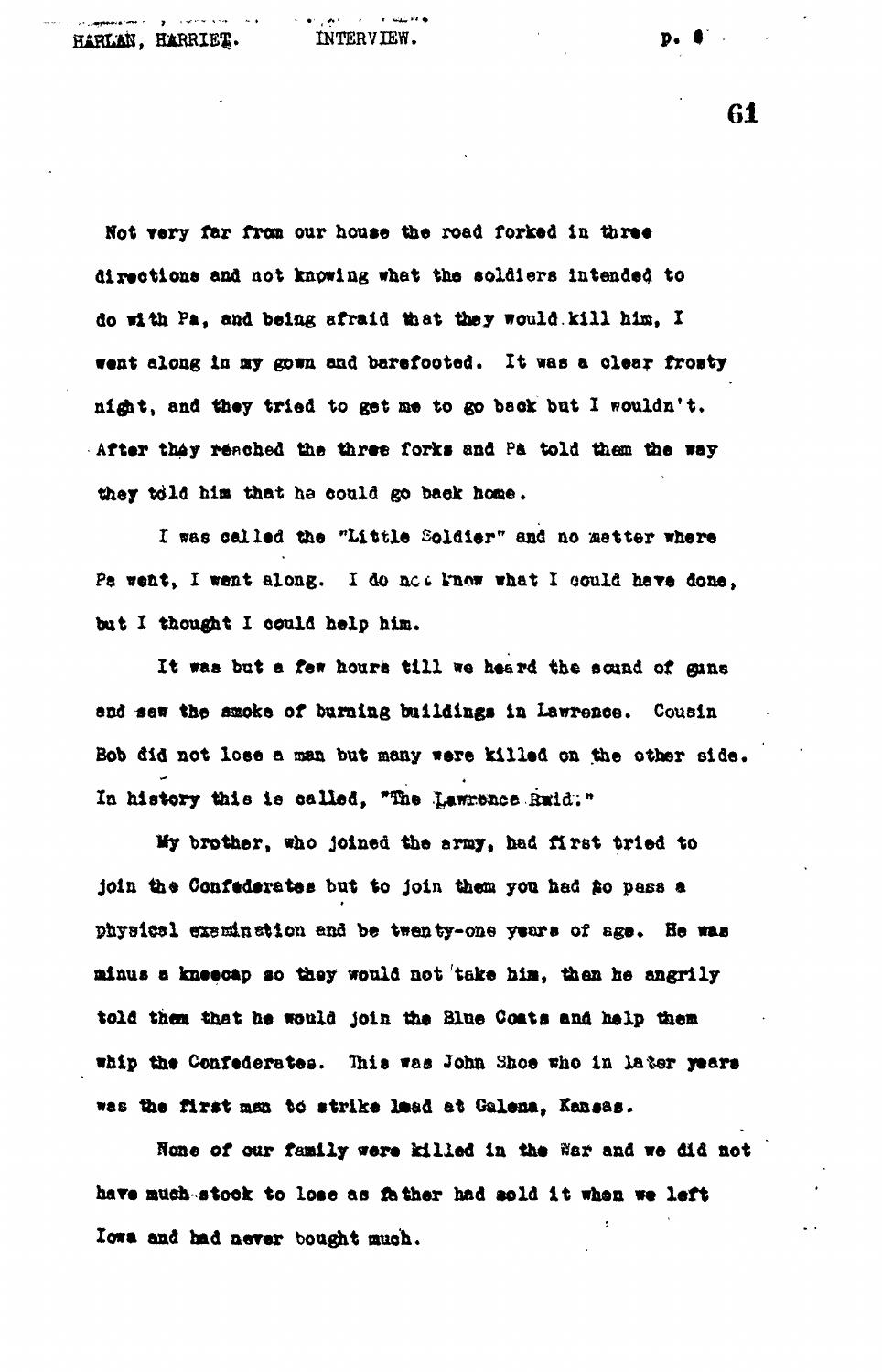**War waa not so bad aa pictured by some as they** never killed a man unless they were ordered to do so. **Iv»n t&e pickets of the two axmles were friends and I** have known them to exchange chews of tobacco. The bushwhackers had no principles, for they used the Way as an excuse to take anything that they wanted. Captain Jim Lane was called, "Feather-bed "Thief Iane." I have seen him with several feather beds strapped on to his saddle at **one tine.**

**The Northern soldiers were called "Federals," Blae~ coats," and some times the "Union Men." We ware called •Rebels," "Grayooats" or Confederates."**

## **later Years.**

**We moved from Florence to Coluabtia, Kansas, April** *1,* 1865. I had gone so school at Florence and started to school at Emporia when the folks moved and mother wanted me to come along. As I was home from Emporia I did, and after they got down here mother wanted me to stay. I did and though my clothes and trunk were at Exporia I never even **want back for them.**

Father rented a place on Shoal Creek near where Galena is now and here I met the man I married, David L.

 $p, 7$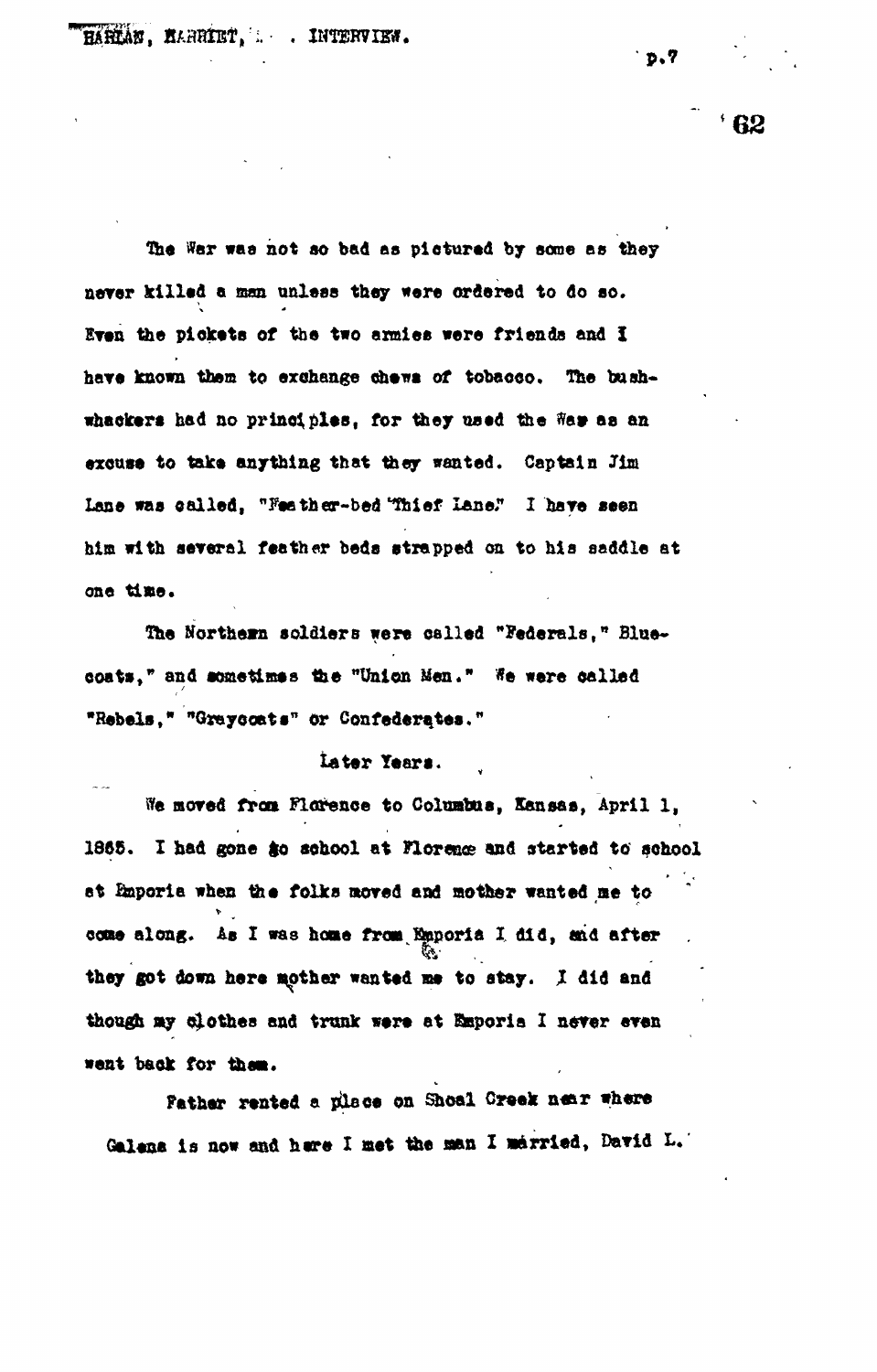INTERVIEW.

**p. 8**

Harlan, a Cherokee Indian, whose father, David Harlan, Sr., **had been Chief when he brought the Immigrants and Old** Settlers here. They had settled on Spring River at the mouth of Shoal Greek. Ne were married at Enterprise, **now Joplin, Missouri, June 16, 1366.**

**Harvest was on end ay father-in-law wanting my helo to cook did not want us to leave so we reaalned there some weeks, I was anxious to have a home of ay own und Insisted on it, so ay father-in-lan said one day, ''All the horses are busy and If you more you will have to teke** Paddy and Buck, the two oxen. We loaded in my clothes **end trunk; mother gave me a dozen hens and a rooster and** I got my bedding, among which was a blue and white wool cover that I had woven when I was fourteen. Here she added, **"when I was weaving that I was 30 proud that I oould do** it myself that I told them that some day that would be **written in history.")**

Our house was of hewed logs and very nice. One room, 16' x 18', and a shed kitchen. Here our first three children, Della, Willie and Laura, were born. After we **moved to ourselves fether gave ae a more and a cow, and** my husband had a mare. I liked my home but as my husband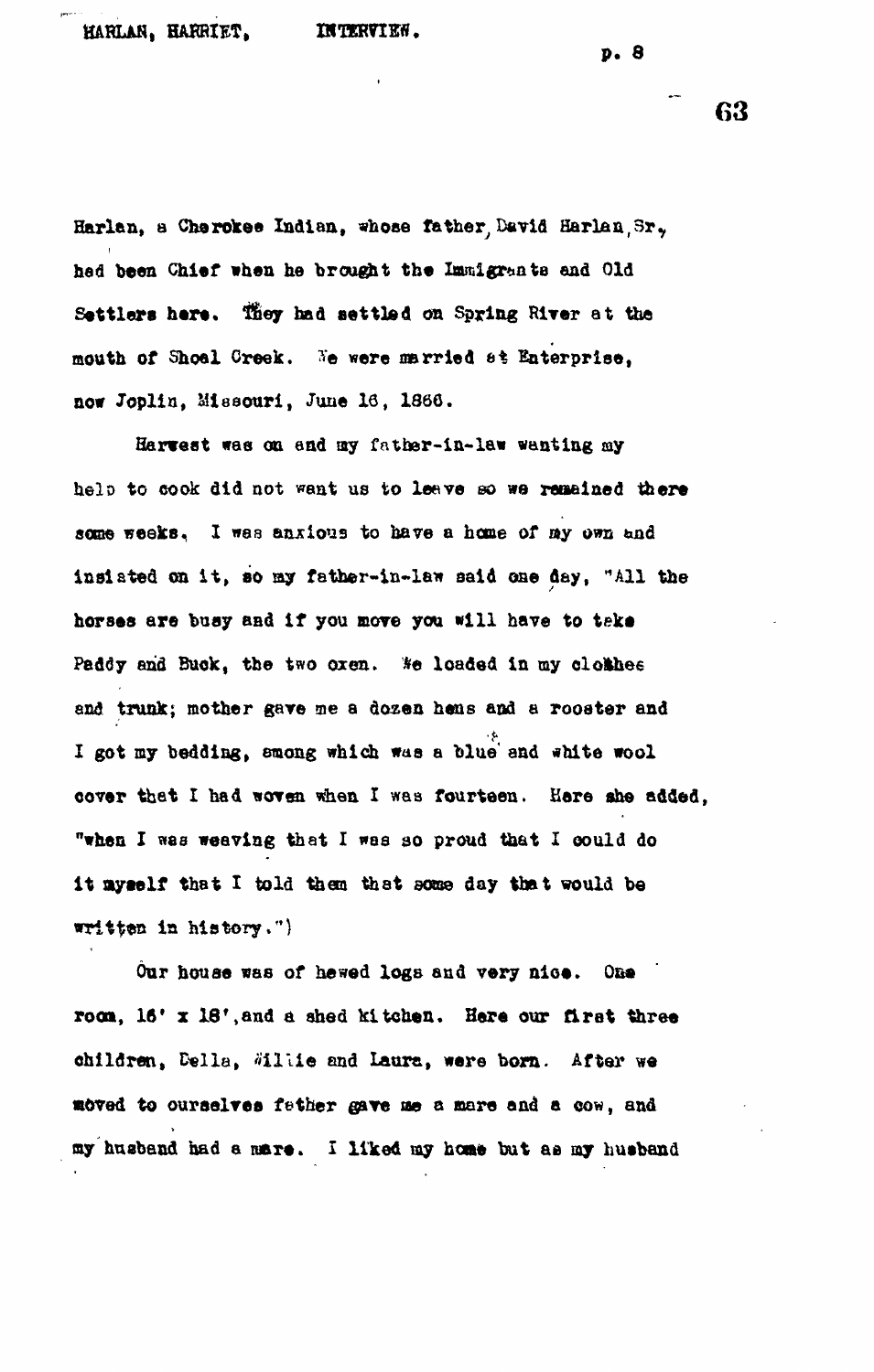**was ewmy so much I was lonesome and the wolves would** howl around so that the first time I went home I told my **'sister, younger that she had to cone and stay with ne, and she did.**

## **An isventful Ride.**

**In February after we were married, ny husband wanted soie iron wedges sharpened to split timber and I offered to take them to the blacksmith's shop in Baxter Springs. Frank Berne it, who was the husband of Sansntha Hillen, now lives here in Feirlend, ond he owned the first blecksmith shop in Baxter Springs.**

**I took the short cut by the old Barter Springs and as 1 rode up the hill my mere begtn to snort. When I reached the top of /the hill, there hanging to a limb on a big cottonwood at the spring, were three bodies. I got off my horae and led her up to the tree, and there I aaw** the bodies of Jim, George, and Joe Mercer; their ccats, hats, shoes, or rather boots were gone, and lying on the **ground was the body of Nick Gillett, their cousin. They** had been shot. I went on to Baxter and told Frank Barnett **and he gathered some nen together and they went and got the**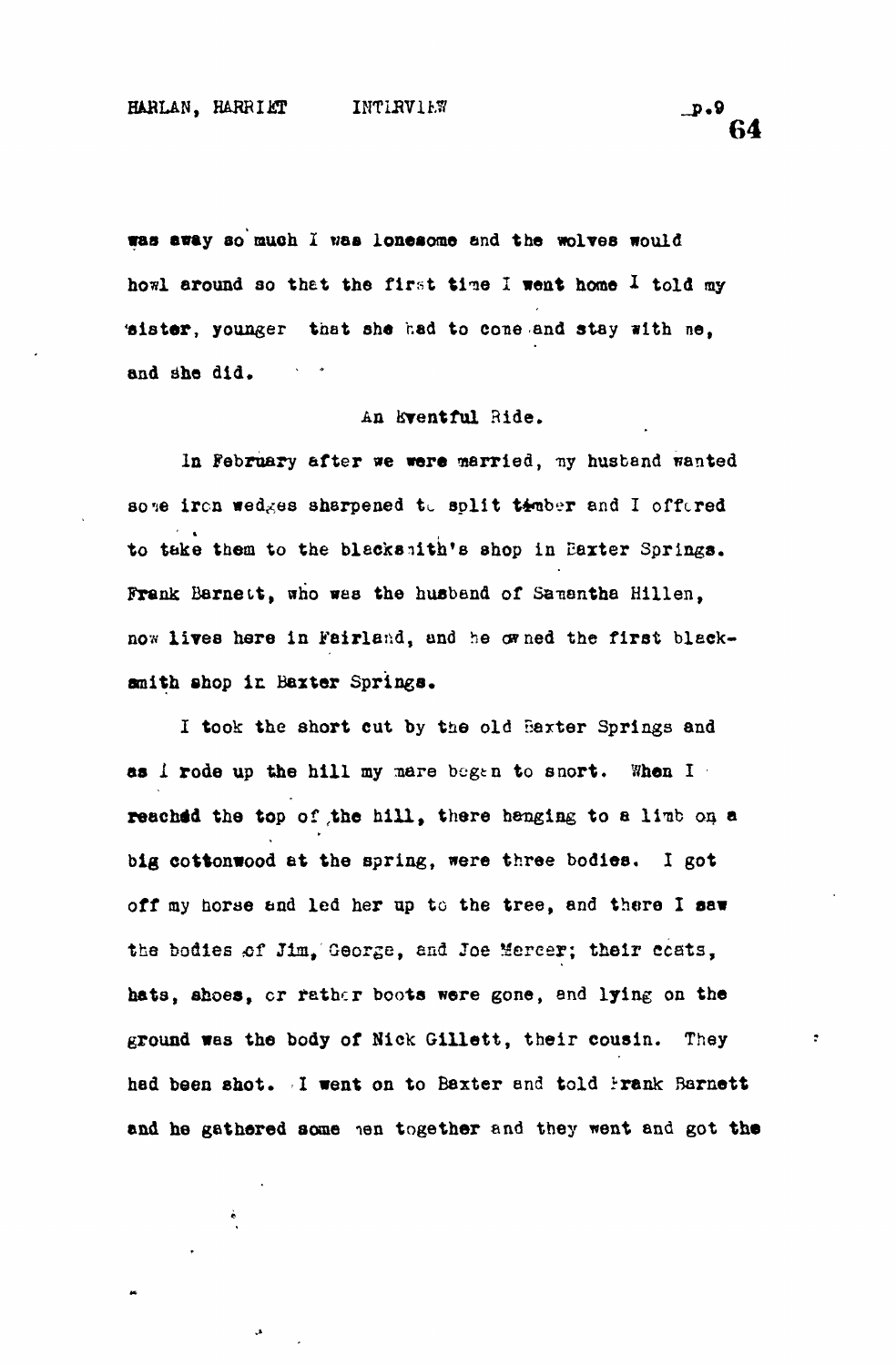**P\* 10 \r -**

**65**

ù.

yrs, En

**bodies.** I learned afterwards they were shot by a supposed **Vigilante Committee wh» claimed that they were gathering** up and branding too many cettle. Afterwards at a dance I saw a man wearing the boots of Jim. I knew them as they **were stitched in an unusual way.**

We remained at our first home five years; then we bought out Harlan H**oors** and moved on the old place. When **it was found that the Cherokeea oould not hold the land In what Is now southern Kansas we sold oar place end looated south of here towards Hickory Grore. #e took our land** south of Chetopa and here I lived after my husband left, and till my youngest son James Rondal Harlan (called Cude) **began to play professionel ball and could not be at home.**

**Some time before tills I had gotten a divorce and later married Pierce VeClaln.** *This* **was forty-eight years** age. He only lived a year A sight months, so I went to work six miles south of Chetopa and worked for many years.

**I hare OR ned three restaurants and worked in them at** Galens<sub>en</sub>Picher, Bluejacket, Vinita, Adair and Big Cabin.

**I clerked for five years in a store at Penseoola, and worked in the Osage country five years, I came here**